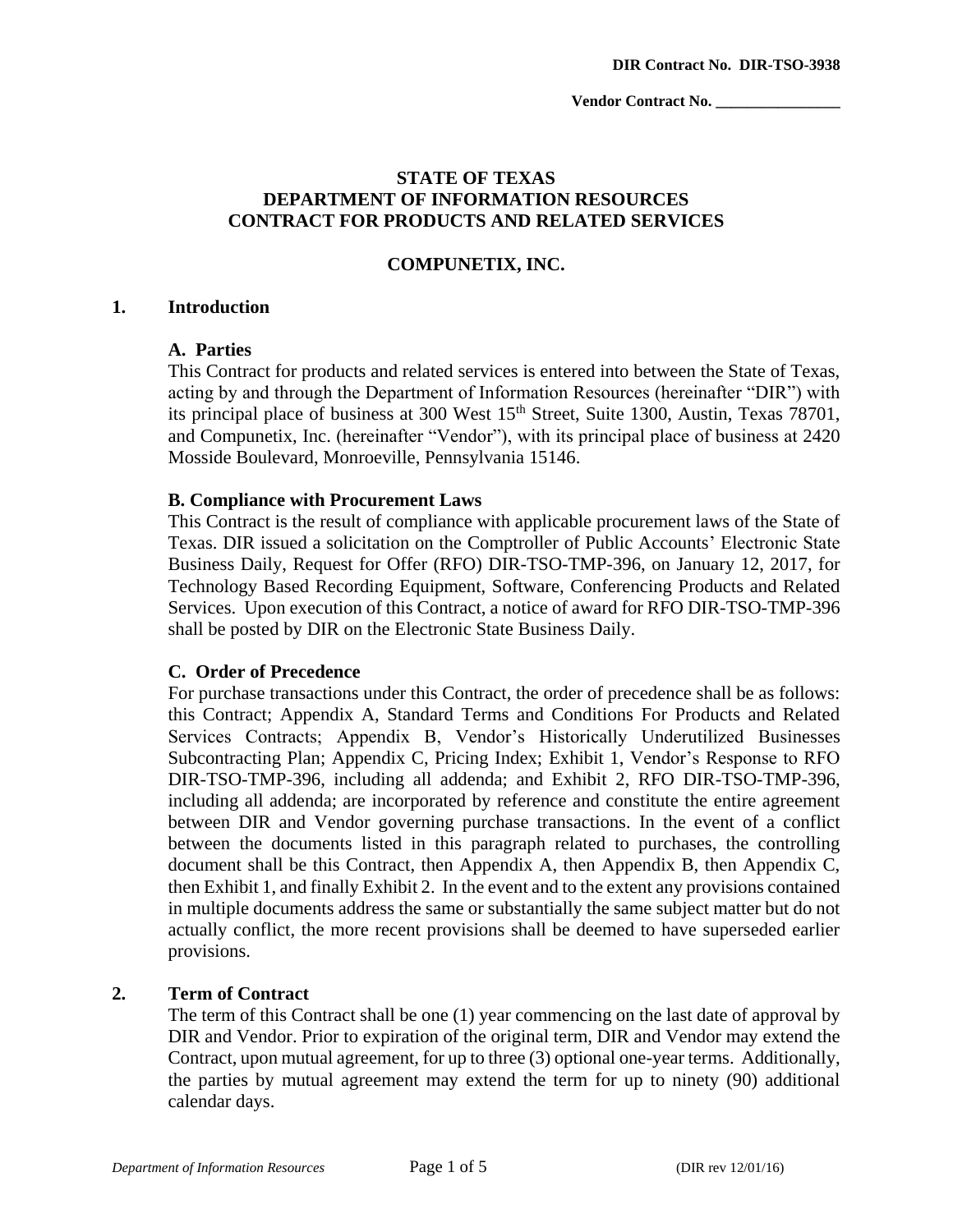# **3. Product and Service Offerings**

# **A. Products**

Products available under this Contract are limited to products specified in Appendix C, Pricing Index. Vendor may incorporate changes to their product offering; however, any changes must be within the scope of products awarded based on the posting described in Section 1.B above. Vendor may not add a manufacturer's product line which was not included in the Vendor's response to the solicitation described in Section 1.B above.

## **B. Services**

Services available under this Contract are limited to services specified in Appendix C, Pricing Index*.* Vendor may incorporate changes to their service offering; however, any changes must be within the scope of services awarded based on the posting described in Section 1.B above.

## **4. Pricing**

Pricing to the DIR Customer shall be as set forth in Appendix A, Section 8, Pricing, Purchase Orders, Invoices and Payment, and as set forth in Appendix C, Pricing Index, and shall include the DIR Administrative Fee.

# **5. DIR Administrative Fee**

**A)** The administrative fee to be paid by the Vendor to DIR based on the dollar value of all sales to Customers pursuant to this Contract is three quarters of one percent (.75%). Payment will be calculated for all sales, net of returns and credits. For example, the administrative fee for sales totaling \$100,000 shall be \$750.00.

**B)** All prices quoted to Customers shall include the administrative fee. DIR reserves the right to change this fee upwards or downwards during the term of this Contract, upon written notice to Vendor without further requirement for a formal contract amendment. Any change in the administrative fee shall be incorporated in the price to the Customer.

## **6. Notification**

All notices under this Contract shall be sent to a party at the respective address indicated below.

# **If sent to the State**:

Kelly Parker, CTPM, CTCM Director, Cooperative Contracts Department of Information Resources 300 W. 15th St., Suite 1300 Austin, Texas 78701 Phone: (512) 475-1647 Facsimile: (512) 475-4759 Email: [kelly.parker@dir.texas.gov](mailto:kelly.parker@dir.texas.gov)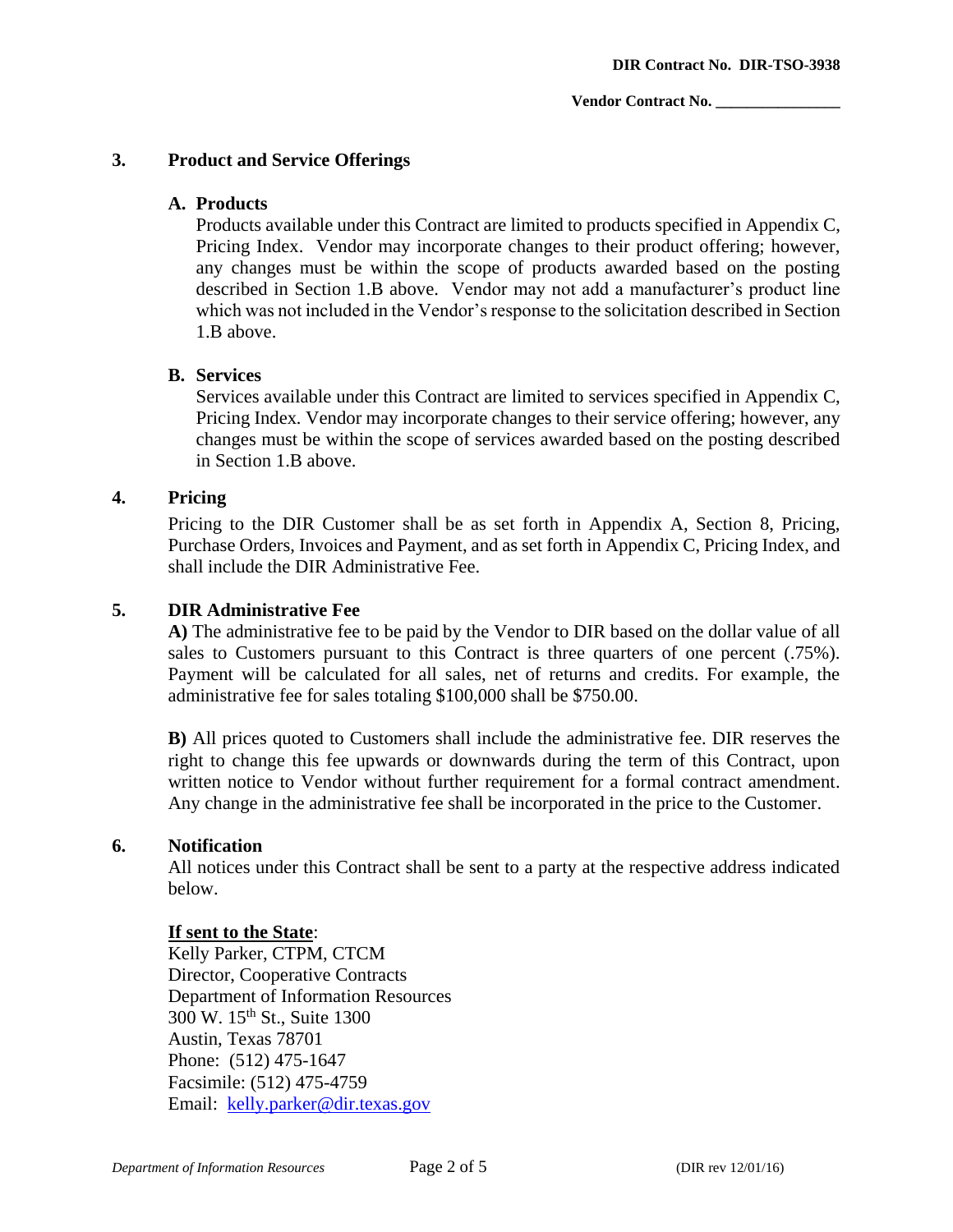If sent to the Vendor: Jeff Lautenschlager Compunetix, Inc. 2420 Mosside Blvd Monroeville, PA 15146 Phone: (412) 858-1728 Facsimile: (412) 373-6990 Email: [Jlautenschlager@compunetix.com](mailto:Jlautenschlager@compunetix.com)

## **7**. **Software License Agreements**

#### **A. Shrink/Click-wrap License Agreement**

Regardless of any other provision or other license terms which may be issued by Vendor after the effective date of this Contract, and irrespective of whether any such provisions have been proposed prior to or after the issuance of a Purchase Order for products licensed under this Contract, or the fact that such other agreement may be affixed to or accompany software upon delivery (shrink-wrap), the terms and conditions set forth in this Contract shall supersede and govern the license terms between Customers and Vendor. **It is the Customer's responsibility to read the Shrink/Click-wrap License Agreement and determine if the Customer accepts the license terms as amended by this Contract. If the Customer does not agree with the license terms, Customer shall be responsible for negotiating with the reseller to obtain additional changes in the Shrink/Click-wrap License Agreement language from the software publisher.**

## **B. Conflicting or Additional Terms**

In the event that conflicting or additional terms in Vendor Software License Agreements, Shrink/Click Wrap License Agreements, Service Agreements or linked or supplemental documents amend or diminish the rights of DIR Customers or the State, such conflicting or additional terms shall not take precedence over the terms of this Contract.

In the event of a conflict, any linked documents may not take precedence over the printed or referenced documents comprising this contract; provided further that any update to such linked documents shall only apply to purchases or leases of the associated Vendor product or service offering after the effective date of the update; and, provided further, that, if Vendor has responded to a solicitation or request for pricing, no update of such linked documents on or after the initial date of Vendor's initial response shall apply to that purchase unless Vendor directly informs Customer of the update before the purchase is consummated.

In the event that different or additional terms or conditions would otherwise result from accessing a linked document, agreement to said linked document shall not be effective until reviewed and approved in writing by Customer's authorized signatory.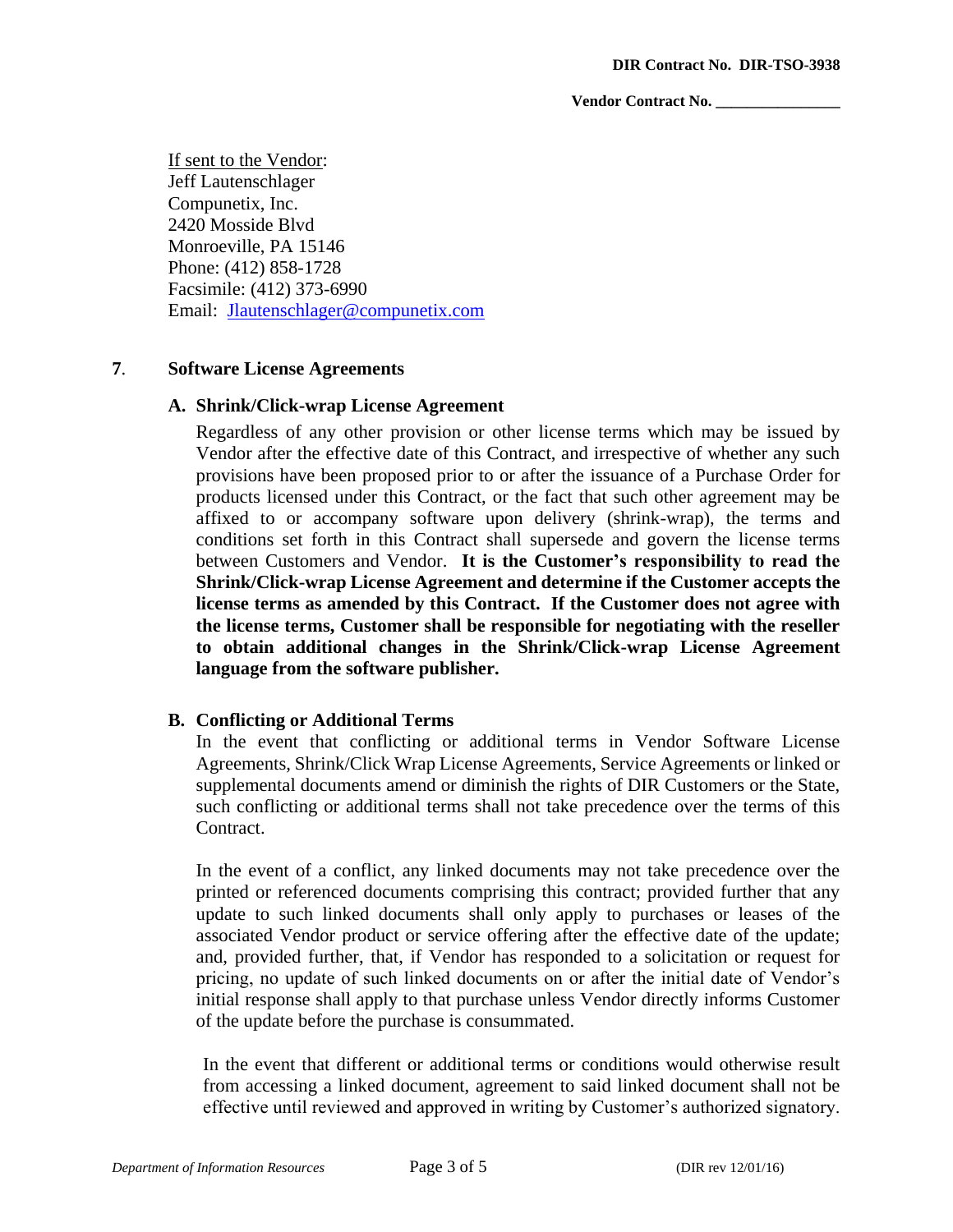Vendor shall not [without prior written agreement from Customer's authorized signatory,] require any document that: 1) diminishes the rights, benefits, or protections of the Customer, or that alters the definitions, measurements, or method for determining any authorized rights, benefits, or protections of the Customer; or 2) imposes additional costs, burdens, or obligations upon Customer, or that alters the definitions, measurements, or method for determining any authorized costs, burdens, or obligations upon Customer.

If Vendor attempts to do any of the foregoing, the prohibited documents will be void and inapplicable to the contract between DIR and Vendor or Vendor and Customer, and Vendor will nonetheless be obligated to perform the contract without regard to the prohibited documents, unless Customer elects instead to terminate the contract, which in such case may be identified as a termination for cause against Vendor.

The foregoing requirements apply to all contracts, including, but not limited to, contracts between Customer and a reseller who attempts to pass through documents and obligations from its Manufacturer of Publisher.

# **8. Authorized Exceptions to Appendix A, Standard Terms and Conditions for Product and Related Services Contracts.**

**A. Appendix A, Section 5, Intellectual Property,** is hereby deleted and replaced in its entirety as follows:

This contract does not contemplate, authorize or support acquisition of custom software products or services. If Vendor and Customer seek to contract for such product or service, they must use a separate contract or seek amendment with DIR of this contract. If DIR and Vendor decide to authorize customized software or hardware products; then the intellectual property language will be negotiated and applied**.**

**(Remainder of page intentionally left blank)**